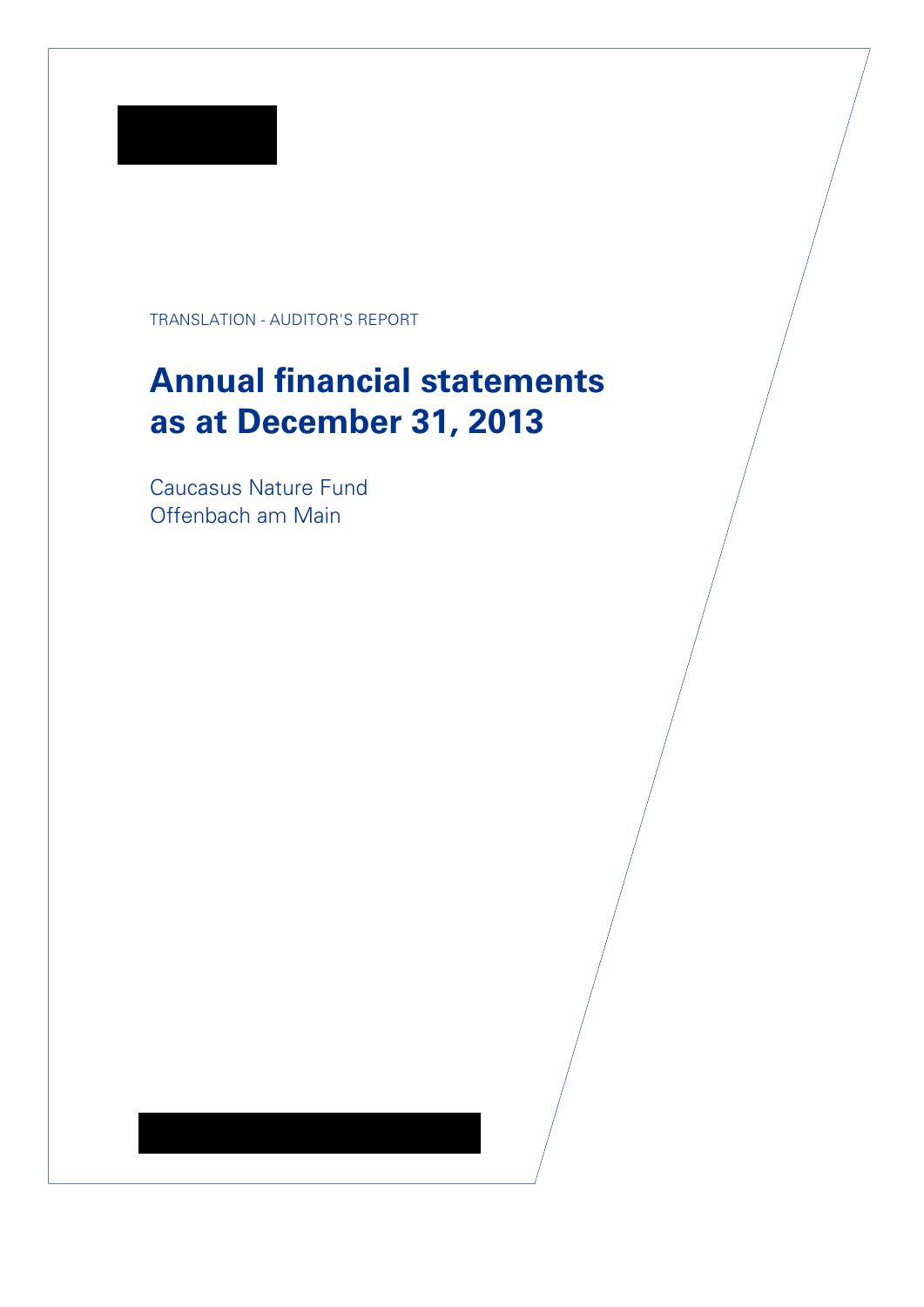### Balance sheet at December 31, 2013

### A s s e t s

|                                                                       | 31/12/2013    | 31/12/2012    |
|-----------------------------------------------------------------------|---------------|---------------|
|                                                                       | €             | €             |
| A. Fixed assets                                                       |               |               |
| Property, plant and equipment<br>L.<br>Office machinery and equipment |               |               |
| and other fixed assets                                                | 9,701.21      | 8,142.71      |
| II. Financial assets                                                  |               |               |
| Investment securities                                                 | 15,407,990.38 | 11,465,452.99 |
|                                                                       | 15,417,691.59 | 11,473,595.70 |
| <b>B.</b> Current assets                                              |               |               |
| <b>Miscellaneous assets</b>                                           | 375,431.97    | 240,535.99    |
| II. Cash and cash equivalents                                         |               |               |
|                                                                       | 8,925,528.58  | 10,144,612.12 |
|                                                                       | 9,300,960.55  | 10,385,148.11 |
| C. Advance payments and prepaid expenses                              | 981.00        | 8,389.21      |

| . <b>.</b> .<br>$\sim$<br>,, | $.86$ <sup>-</sup><br>$\sim$<br>O 1<br>. v 2<br>-<br>- - |
|------------------------------|----------------------------------------------------------|
|                              |                                                          |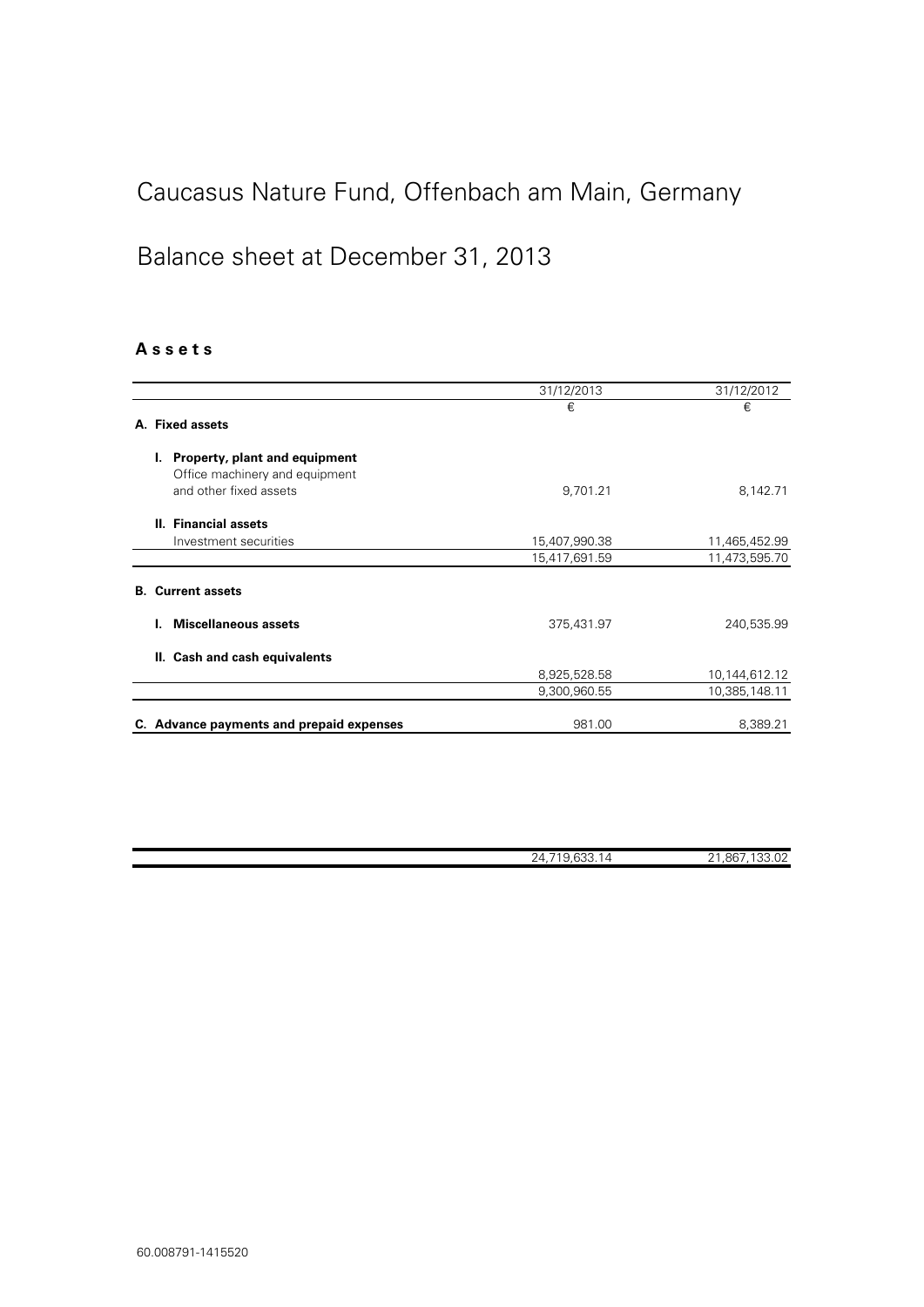### Equity and liabilities

|                                                    | 31/12/2013    |                          |               | 31/12/2012               |  |
|----------------------------------------------------|---------------|--------------------------|---------------|--------------------------|--|
|                                                    | €             | €                        | €             | €                        |  |
| A. Equity                                          |               |                          |               |                          |  |
| I. Foundation capital                              |               |                          |               |                          |  |
| 1. Original capital                                | 7,728,100.00  |                          | 7,728,100.00  |                          |  |
| 2. Capital contributions<br>3. Net capital gains   | 3,393,917.91  |                          | 393,917.91    |                          |  |
|                                                    |               | 386,045.86 11,508,063.77 | 154,446.46    | 8,276,464.37             |  |
| II. Reserves                                       |               |                          |               |                          |  |
| 1. Free reserve pursuant to section 58 (7a) of the | 702,116.04    |                          | 527,317.81    |                          |  |
| 2. Reserve pursuant to section 58 (11b) AO         | 11,655,059.72 |                          | 11,988,904.22 |                          |  |
| 3. Savings reserve pursuant to section 58 (12) A   |               | 233,432.75 12,590,608.51 |               | 233,432.75 12,749,654.78 |  |
| III. Funds carried forward                         |               | 4,693.92                 |               | 0.00                     |  |
|                                                    |               | 24,103,366.20            |               | 21,026,119.15            |  |
| <b>B. Provisions</b>                               |               |                          |               |                          |  |
| Miscellaneous provisions                           |               | 67,391.04                |               | 45,500.00                |  |
| <b>C.</b> Liabilities                              |               |                          |               |                          |  |
| 1. Liabilities arising from                        |               |                          |               |                          |  |
| donations with repayment obligations               |               | 514,581.22               |               | 759,403.65               |  |
| 2. Trade accounts payable                          |               |                          |               |                          |  |
|                                                    |               | 9,384.08                 |               | 6,484.81                 |  |
| 3. Other creditors                                 |               | 24,910.60                |               | 29,625.41                |  |
|                                                    |               | 548,875.90               |               | 795,513.87               |  |
|                                                    |               | 24,719,633.14            |               | 21,867,133.02            |  |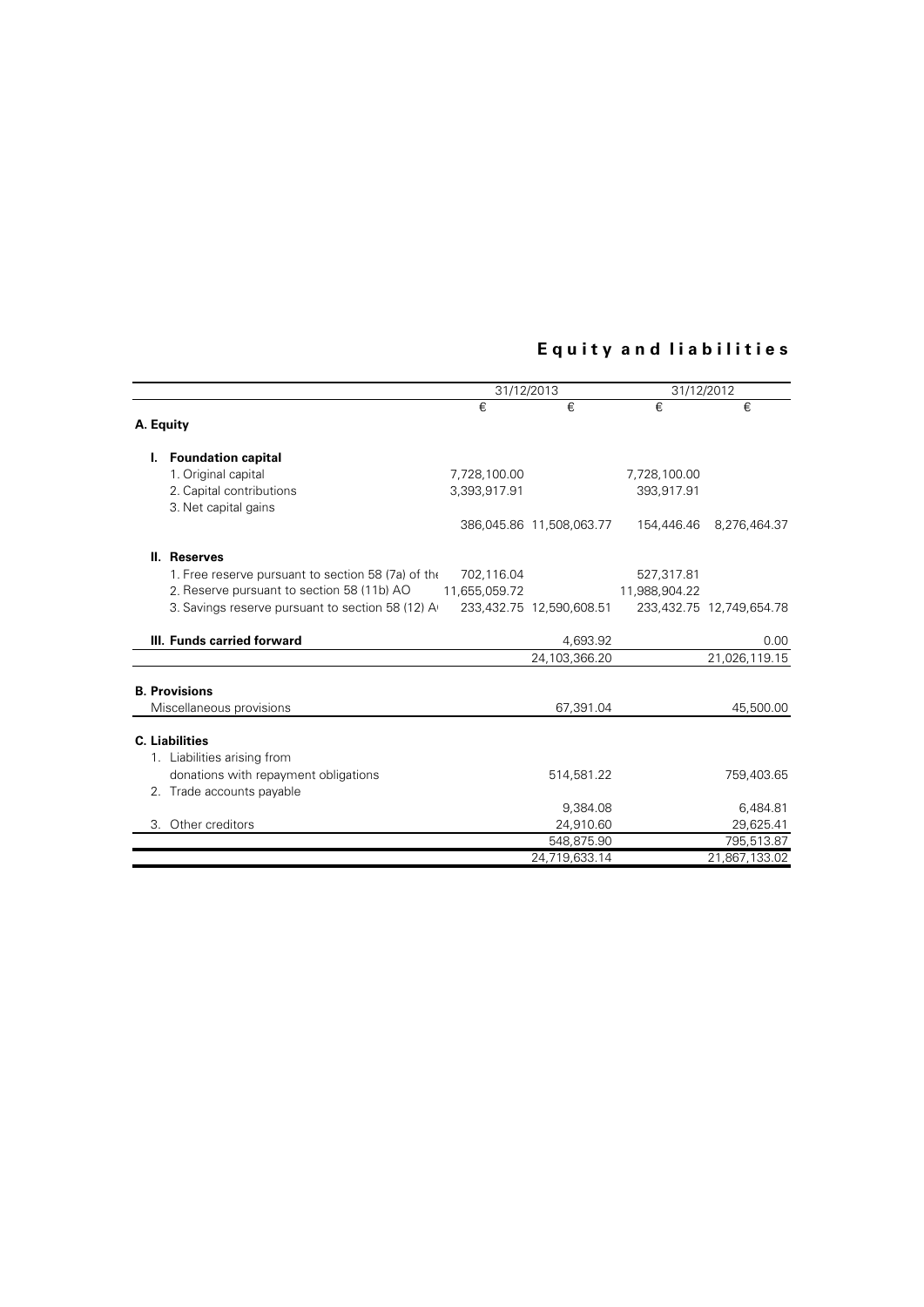# Statement of income for the vear ended December 31, 2013

8. Funds carried forward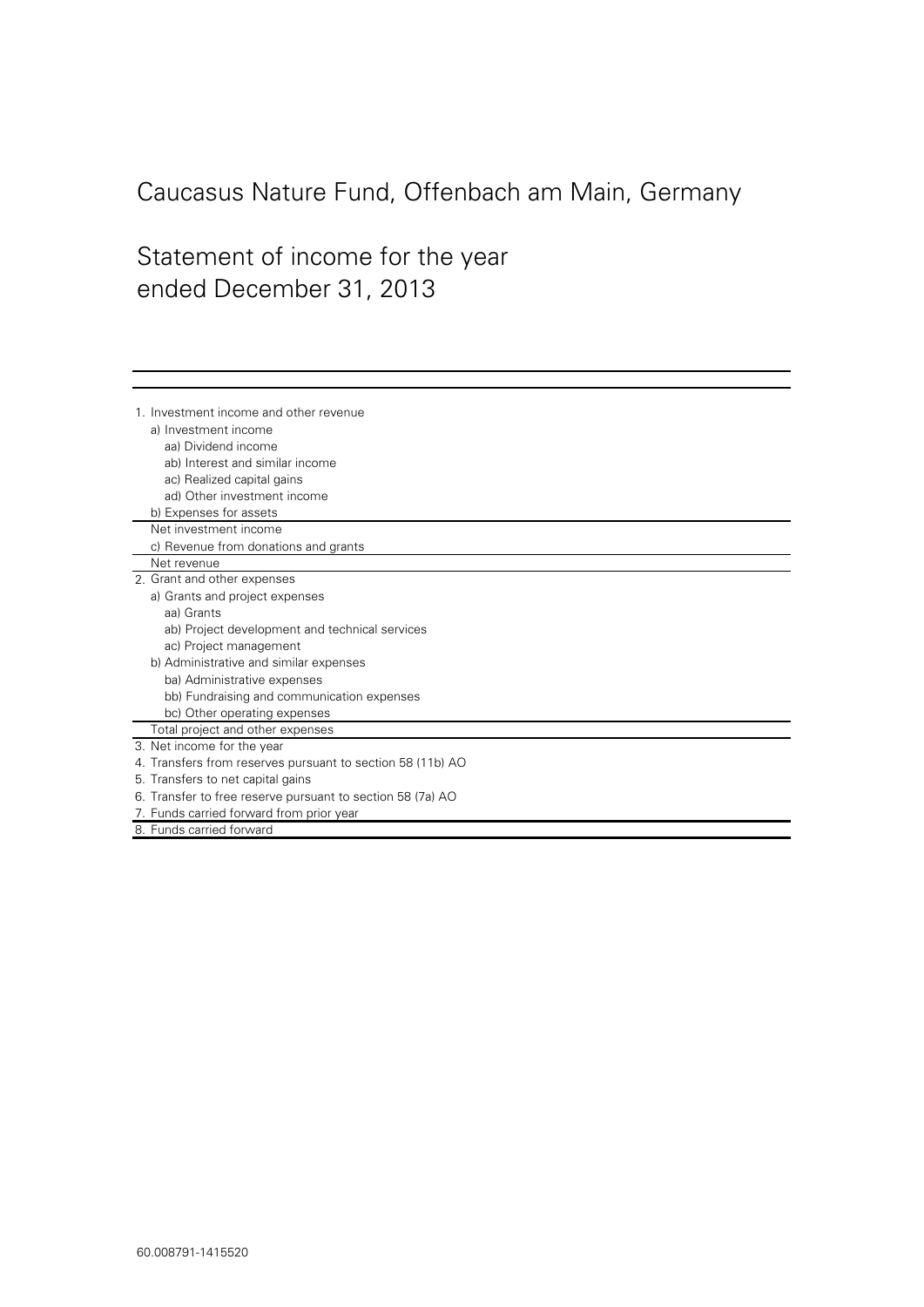| 2013          |                   | 2012          |                 |
|---------------|-------------------|---------------|-----------------|
| €             | €                 | €             | €               |
|               |                   |               |                 |
| 21,070.26     |                   | 0.00          |                 |
| 520,725.29    |                   | 491,721.34    |                 |
| 231,424.75    |                   | 14,603.46     |                 |
| 174.65        | 773,394.95        | 0.00          | 506,324.80      |
|               | $-101,086.07$     |               | $-52,959.75$    |
|               | 672,308.88        |               | 453,365.05      |
|               | 558,526.76        |               | 782,912.15      |
|               | 1,230,835.64      |               | 1,236,277.20    |
|               |                   |               |                 |
| -701,078.88   |                   | $-810,397.07$ |                 |
| $-124,395.64$ |                   | $-61,322.51$  |                 |
| $-58,554.35$  | -884,028.87       | $-54,001.20$  | -925,720.78     |
| $-166,826.18$ |                   | -154,948.31   |                 |
| $-72,824.41$  |                   | $-120,379.45$ |                 |
| $-29,909.13$  | $-269,559.72$     | $-10,859.73$  | -286,187.49     |
|               | $-1, 153, 588.59$ |               | $-1,211,908.27$ |
|               | 77,247.05         |               | 24,368.93       |
|               | 333,844.50        |               | 96,734.28       |
|               | $-231,599.40$     |               | $-10,582.08$    |
|               | -174,798.23       |               | -149,289.37     |
|               | 0.00              |               | 38,768.24       |
|               | 4,693.92          |               | 0.00            |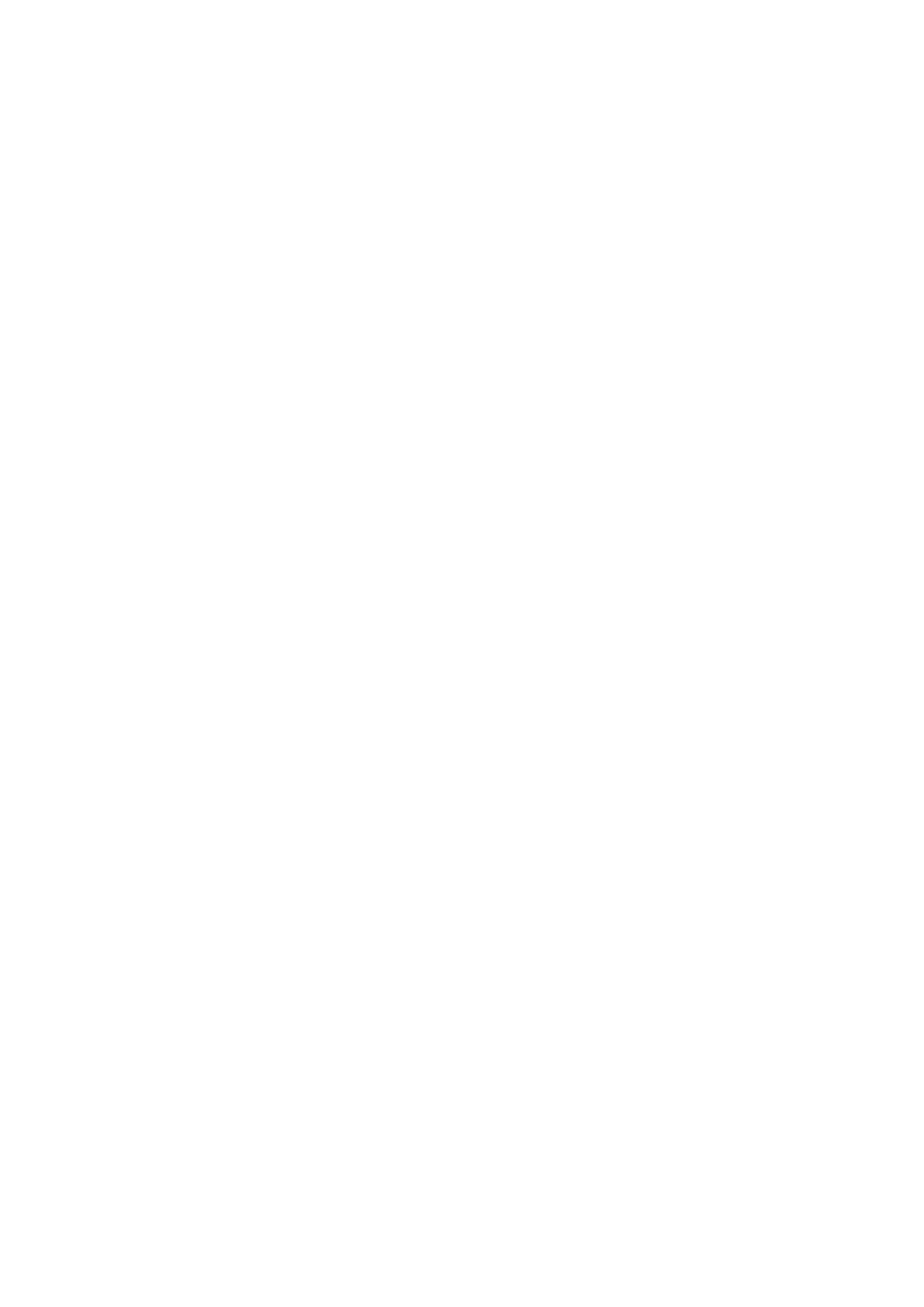# **Notes to the annual financial statements for the year ended December 31, 2013**

### **General disclosures and notes regarding the annual financial statements**

The Caucasus Nature Fund was established as a civil-law foundation with the name Caucasus Protected Areas Fund by means of an endowment transaction on June 1, 2007. It was recognized by the regional president on June 25, 2007. The financial statements for the year ended December 31, 2013 were prepared in accordance with the rules of procedure of the Foundation and the provisions of the German Commercial Code relating to large corporations (sections 264 et seq. HGB) with the exception that no management report was prepared.

The breakdown of items in the balance sheet and statement of income took account of the distinctive features arising from the activities of a foundation.

The statement of income was prepared on the basis of the cost-of-sales method pursuant to section 275 (3) HGB taking into consideration the legal characteristics of foundations.

# **Accounting policies**

The accounting policies applied in the annual financial statements were unchanged from those applied in 2012.

Property, plant and equipment and financial assets are recognized at cost in accordance with section 255 (1) HGB. Property, plant and equipment is written down according to use by means of depreciation rates based on useful lives recognized for tax purposes under the straight-line method. Financial assets are written down to their permanently impaired value or fair value, whichever is the lower.

Receivables and miscellaneous assets, and credit balances with banks are recognized at their nominal amounts.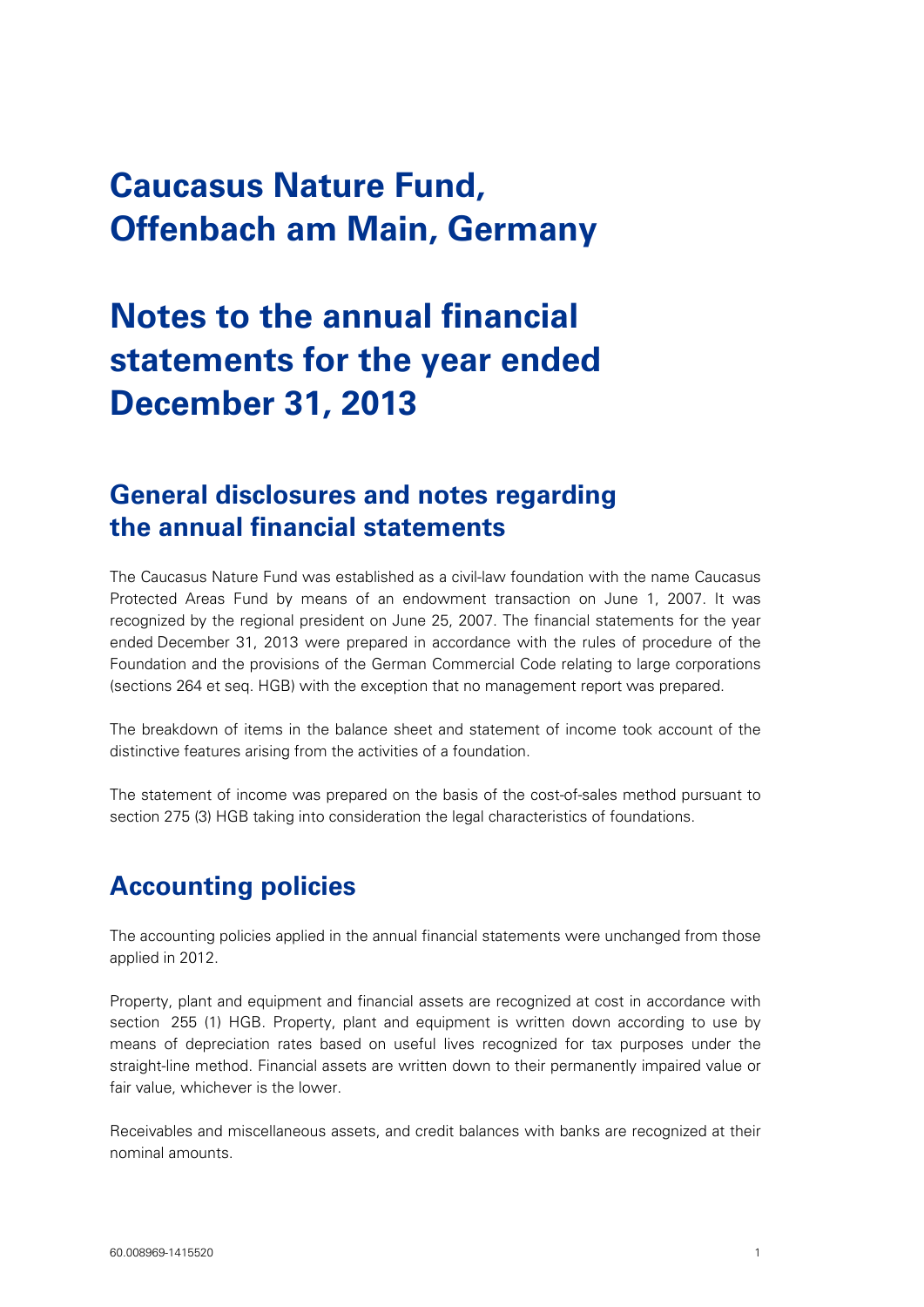The carrying values of miscellaneous provisions include all identifiable risks and contingent liabilities. They are recognized at the settlement value dictated by prudent business practice.

Liabilities are carried at their settlement value.

Transactions in foreign currencies are reported at the exchange rate on the date of the transaction. Foreign-currency receivables and liabilities are valued at the exchange rate applicable on the date on which they arose. Foreign-currency items are translated at the rates applicable on the balance sheet date in accordance with the provisions of section 256a HGB.

Hedging relationships with liabilities and pending transactions are recognized for some foreign-currency credit balances in accordance with section 254 HGB. When hedging relationships are recognized between foreign-currency credit balances and liabilities, a compensating item (micro hedge) is recognized for the effects of movements in exchange rates because the values of both line items would move in opposite directions if there are changes in exchange rates. Within this type of hedge accounting, foreign-currency credit balances and liabilities equivalent to  $\epsilon$ 514,581,22 were recognized in 2013. When hedging relationships are recognized between foreign-currency credit balances and pending transactions, a compensating item (micro hedge) is recognized for the effects of movements in exchange rates because there are contractual payment obligations for the foreign-currency credit balances held. In this type of hedge accounting, foreign-currency credit balances and liabilities equivalent to €462,153.10 were recognized in 2013. If they had been translated into euros at the rates applicable at the balance sheet date, the value of the foreign-currency holdings would have fallen by €31,544.43. The corresponding liabilities would have fallen by the same amount.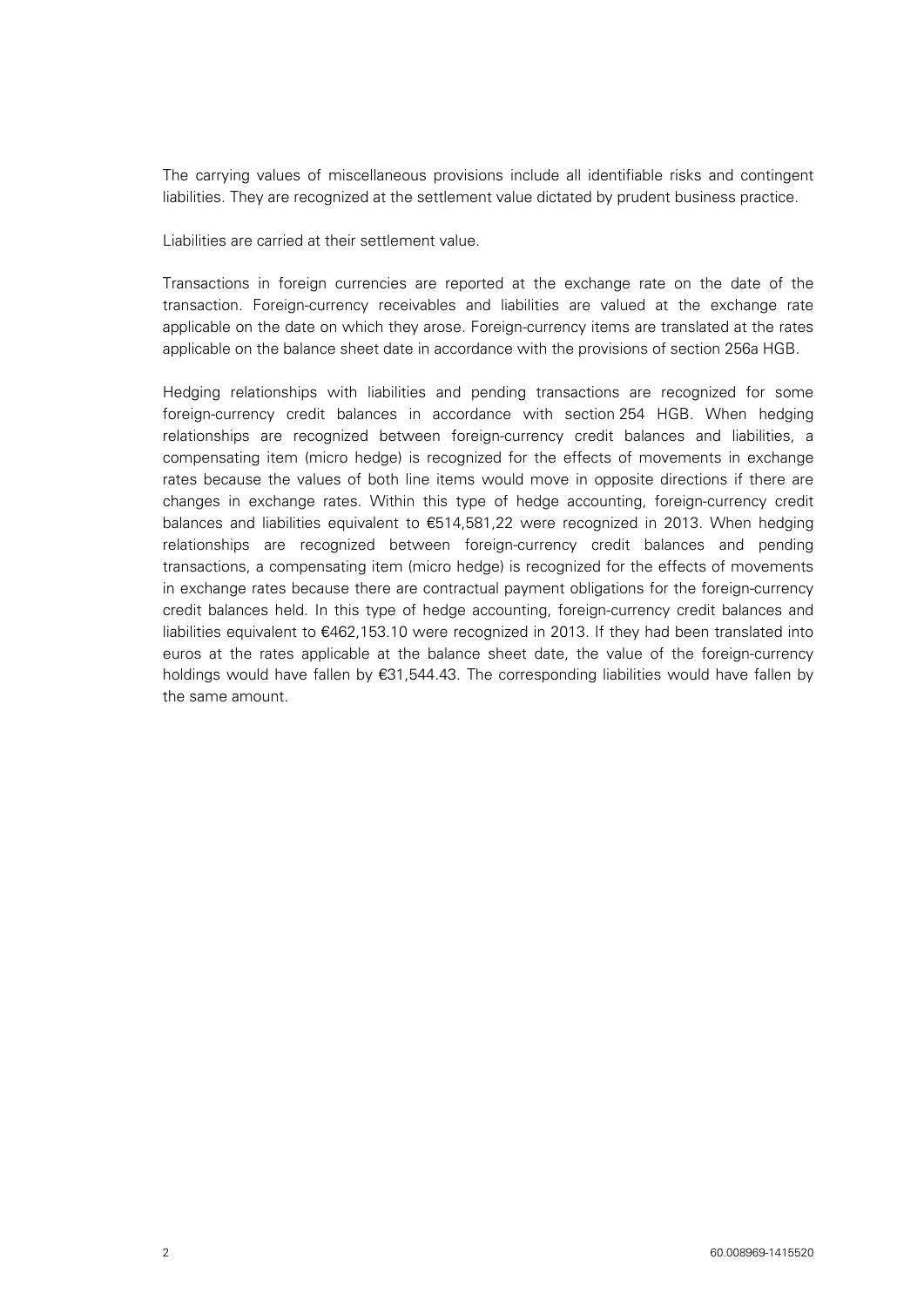## **Notes to the balance sheet**

The summary of fixed asset movements which forms part of the balance sheet shows a breakdown of fixed assets and changes in fixed assets.

Financial assets included a securities portfolio with a book value of €15,407,990.38 as at the end of 2013. The following securities in the portfolio were recognized at amounts above their fair value:

|                              | <b>Nominal</b><br>value/No. of<br>shares | <b>Book value</b> | <b>Fair value</b> |
|------------------------------|------------------------------------------|-------------------|-------------------|
|                              | €                                        | €                 | €                 |
| <b>Bonds</b>                 |                                          |                   |                   |
| Deutsche Bank CAP. FD.       | 330,000.00                               | 366,300.00        | 351,450.00        |
| Pro Secure Fund              | 300,000.00                               | 312,600.00        | 312,390.00        |
| GA CAP. S.A. Gazprom         | 420,000.00                               | 463,008.00        | 454,440.00        |
| Gerresheimer AG              | 405,000.00                               | 460,282.50        | 448,132.50        |
| Glencore Fin. Europe         | 410,000.00                               | 454.804,80        | 447,761.00        |
| Coöp. Cent. Raif. Boerenlbk. | 269,292.46                               | 273,851.58        | 261,956.63        |
| Commerzbank AG certificate   | 500,000.00                               | 505,250.00        | 497,100.00        |
| <b>SAP AG</b>                | 134,000.00                               | 138,245.12        | 133,899.50        |
| ThyssenKrupp AG              | 135,000.00                               | 147,487.50        | 139,131.00        |
| Unicredit Bank Ireland       | 75,000.00                                | 75,000.00         | 73,875.00         |
| Nordea Bank Finland          | 250,000.00                               | 265,752.20        | 260,425.00        |
| Kommunalbanken               | 266,244.23                               | 275,139.43        | 244,072.70        |
| GAZ Cap.S.A.M.T.LPN          | 250,000.00                               | 249,697.39        | 249,250.00        |
| Export-Import Bk. of Korea   | 250,000.00                               | 252,975.87        | 240,925.00        |
| AUS.& N.Z.Bk.GR.LTD.         | 650,000.00                               | 640,791.18        | 621,530.00        |
| Neste Oil Corp.              | 250,000.00                               | 263,203.94        | 261,575.00        |
| Skandi, Enski, Banken        | 250,000.00                               | 277,333.18        | 269,500.00        |
| <b>SBAB Bank</b>             | 250,000.00                               | 249,382.29        | 246,162.50        |
| HSBC C.FD.                   | 250,000.00                               | 252,433.21        | 248,125.00        |
| <b>BMW Finance N.V.</b>      | 246,457.17                               | 249,452.51        | 240,392.20        |
|                              | 5,890,993.86                             | 6,172,990.70      | 6,002,093.03      |
| <b>Investment shares</b>     |                                          |                   |                   |
| Unilever N.V. Cert.          | 4,650 shares                             | 137,948.64        | 135,105.75        |
| <b>DWS</b> Topdividende      | 3,020 shares                             | 280,195.60        | 278,625.20        |
| Magellan Sicav Actions       | 8,700 shares                             | 150,267.55        | 146,421.00        |
| Templeton Global Bond Fund   | 21,120 shares                            | 367,276.80        | 362,841.60        |
|                              |                                          | 935,688.59        | 922,993.55        |
|                              |                                          | 7,108,679.29      | 6,925,086.58      |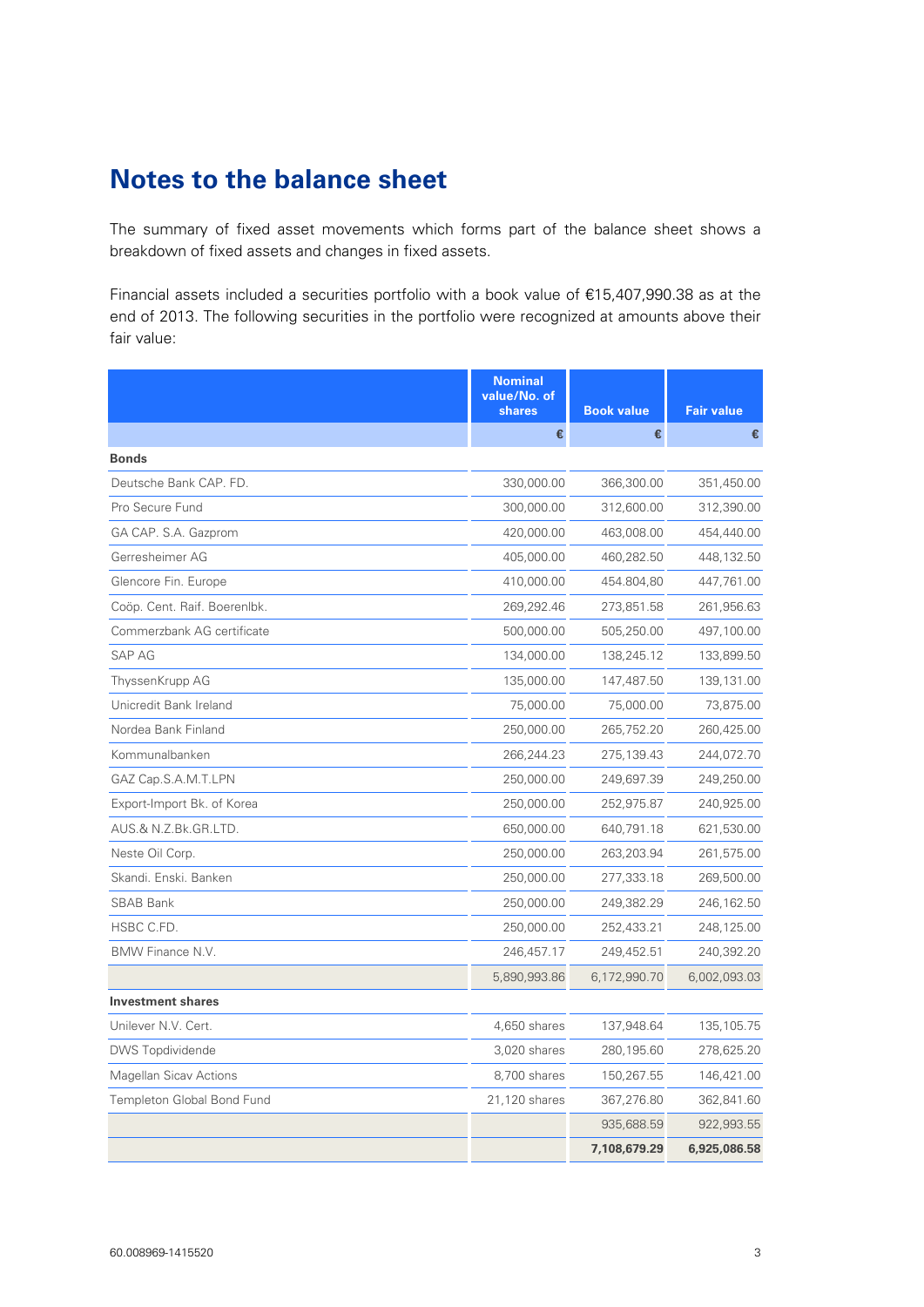As at December 31, 2013 none of these financial instruments had been written down to lower market values because they were not expected to be permanently impaired. This assumption was based on the fact that the fluctuations in market value that had occurred in the past were short-term and negligible.

As was the case at the end of 2012, miscellaneous assets were due within one year.

As at the balance sheet date, the Company reported credit balances with banks in foreign currencies consisting of AMD 7,872,302.68 (Armenian dram), GEL 249,574.24 (Georgian lari) and US\$ 969,569.74.

The foundation capital remained at the same amount as at the end of 2012. The German Federal Ministry for Economic Cooperation and Development (BMZ) made a contribution of €3,000,000 to the Foundation's capital via Germany's KfW development bank (KfW) in 2013.

In the year under review, €174,798.23 was transferred to the free reserve within the meaning of section 58 no. 7 AO (section 62 (1) no. 3 AO from January 1, 2014). Realized capital gains and exchange-rate gains of €231,599.40 were added to foundation capital in 2013.

As at December 31, 2013, the reserves pursuant to section 58 no. 11b AO (section 62 (3) no. 2 AO from January 1, 2014) amounted to €11,655,059.72. This amount consisted of the following two components:

- a non-cash donation in the form of shares with a value of €85,638.50
- **the remaining amount of €11,569,421,22, which comprised two separate grants made by** the BMZ via KfW which originally totaled €12,000,000.00 (€5,000,000.00 granted in December 2010 and €7,000,000.00 granted in December 2012). According to the agreement with KfW, the grants must be used to fulfil the purpose of the Foundation by the year 2030 at the latest (the total grant is subsequently referred to as the '2030 Sinking Fund').

According to the agreement with KfW concerning the 2030 Sinking Fund, the original grant of €12,000,000.00 must be divided into the following three separate categories: (i) €9,500,000.00 to be set aside to cover administrative expenses and similar costs for the protected areas in the Caucasus; (ii) €500,000.00 to be used for international advisors for technical assistance and services connected with the management of the protected areas; (iii) €2,000,000.00 set aside for administrative expenses in connection with the Foundation's own activities in the Caucasus.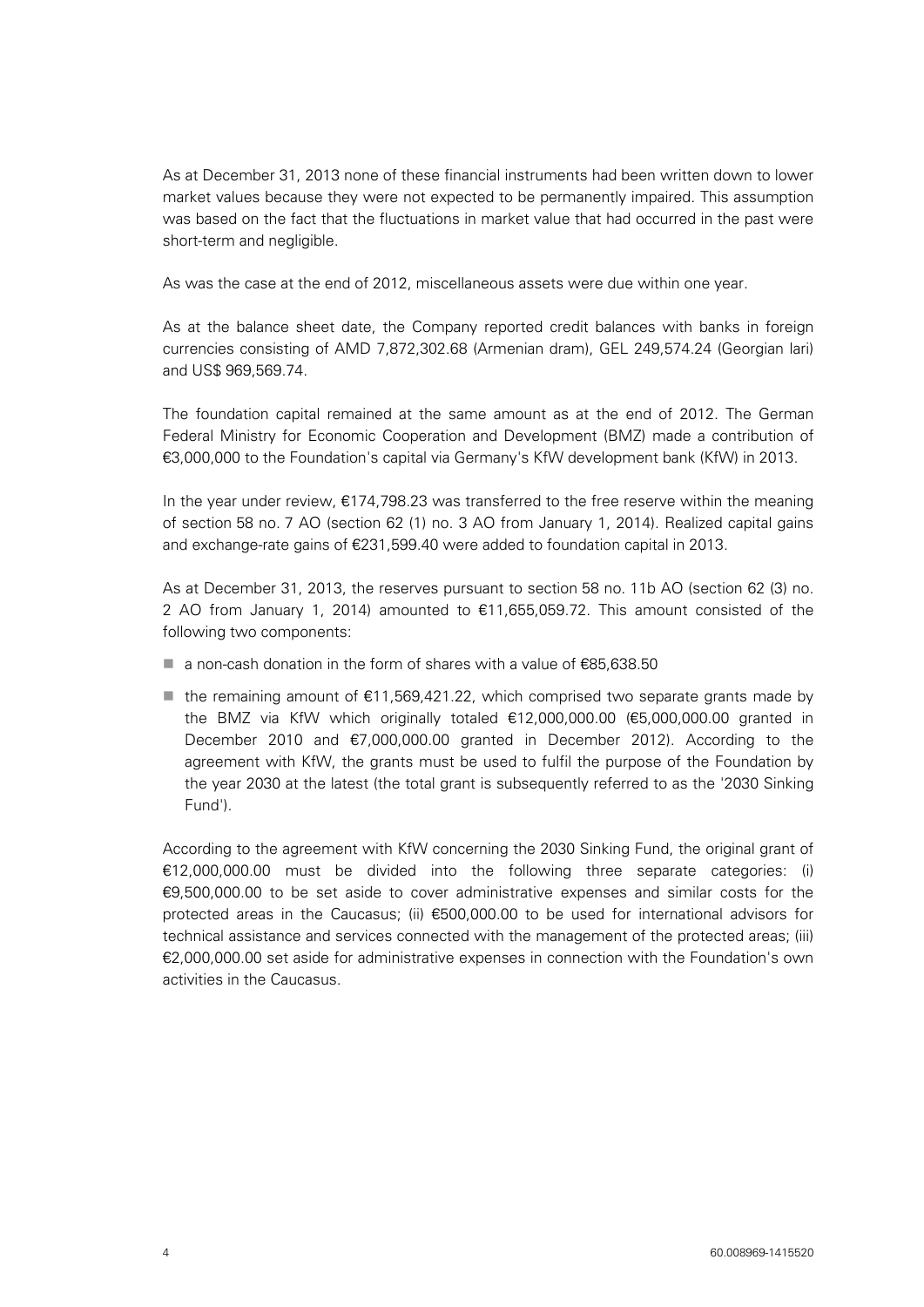The following table shows changes in the 2030 Sinking Fund broken down by the three categories of grant described above:

| <b>Grant category</b>                                                                                                      | <b>Balance at</b><br>Jan. 1,<br>2011 | <b>Appropriated</b><br>in 2011 | <b>Balance at</b><br>Dec. 31.<br>2011 | <b>Appropriated</b><br>in 2012 | <b>Balance at</b><br>Dec. 31,<br>2012 | <b>Appropriated</b><br>in 2013 | <b>Balance at</b><br>Dec. 31,<br>2013 |
|----------------------------------------------------------------------------------------------------------------------------|--------------------------------------|--------------------------------|---------------------------------------|--------------------------------|---------------------------------------|--------------------------------|---------------------------------------|
|                                                                                                                            | €                                    | €                              |                                       |                                |                                       | €                              | €                                     |
| $€9.5$ mil.<br>(first instalment of $\epsilon$ 5<br>mil.)<br>for administrative and<br>similar costs of<br>protected areas | 5,000,000                            | 0                              | 5,000,000                             |                                | 96.734 9.403.266                      | 253.997                        | 9.149.269                             |
| €0.5m for international<br>advisors                                                                                        | N/A                                  | N/A                            | N/A                                   | N/A                            | 500,000                               | 4.537                          | 495,463                               |
| €2m for CNF's activities<br>in the Caucasus                                                                                | N/A                                  | N/A                            | N/A                                   |                                | N/A 2,000,000                         | 75.311                         | 1,924,689                             |
| Total grant of €12m<br>(2030 Sinking Fund)                                                                                 | 5,000,000                            | $\bf{0}$                       | 5,000,000                             |                                | 96,734 11,903,266                     |                                | 333,845 11,569,421                    |

The reserve pursuant to section 58 no. 12 AO known as the savings reserve remained unchanged in the year under review.

Miscellaneous provisions included unpaid invoices for consultancy, accounting and assetmanagement services received in 2013, and year-end costs.

Liabilities arising from donations with conditional repayment obligations resulted from donations to which a specific, separately agreed condition or an individual contractual provision regarding their use was attached. They create an obligation to use the donation for a specified purpose and if this obligation is not met, the donor has the right to request reimbursement. Liabilities arising from donations with conditional repayment obligations comprised the following two donations: an amount of €278,187.36 representing the remainder of a donation of US\$ 825.500.00 received in 2010 specified for use in Georgia ('Georgia Sinking Fund') and liabilities of €236,393.86 representing the remainder of a donation of US\$ 815,500.00 specified for use in Armenia ('Armenia Sinking Fund'). The liabilities arising from the Georgia Sinking Fund were translated into euros and the original amount recognized was €627,184.32. An original amount of €580,261.85 was recognized for the liabilities arising from the Armenia Sinking Fund.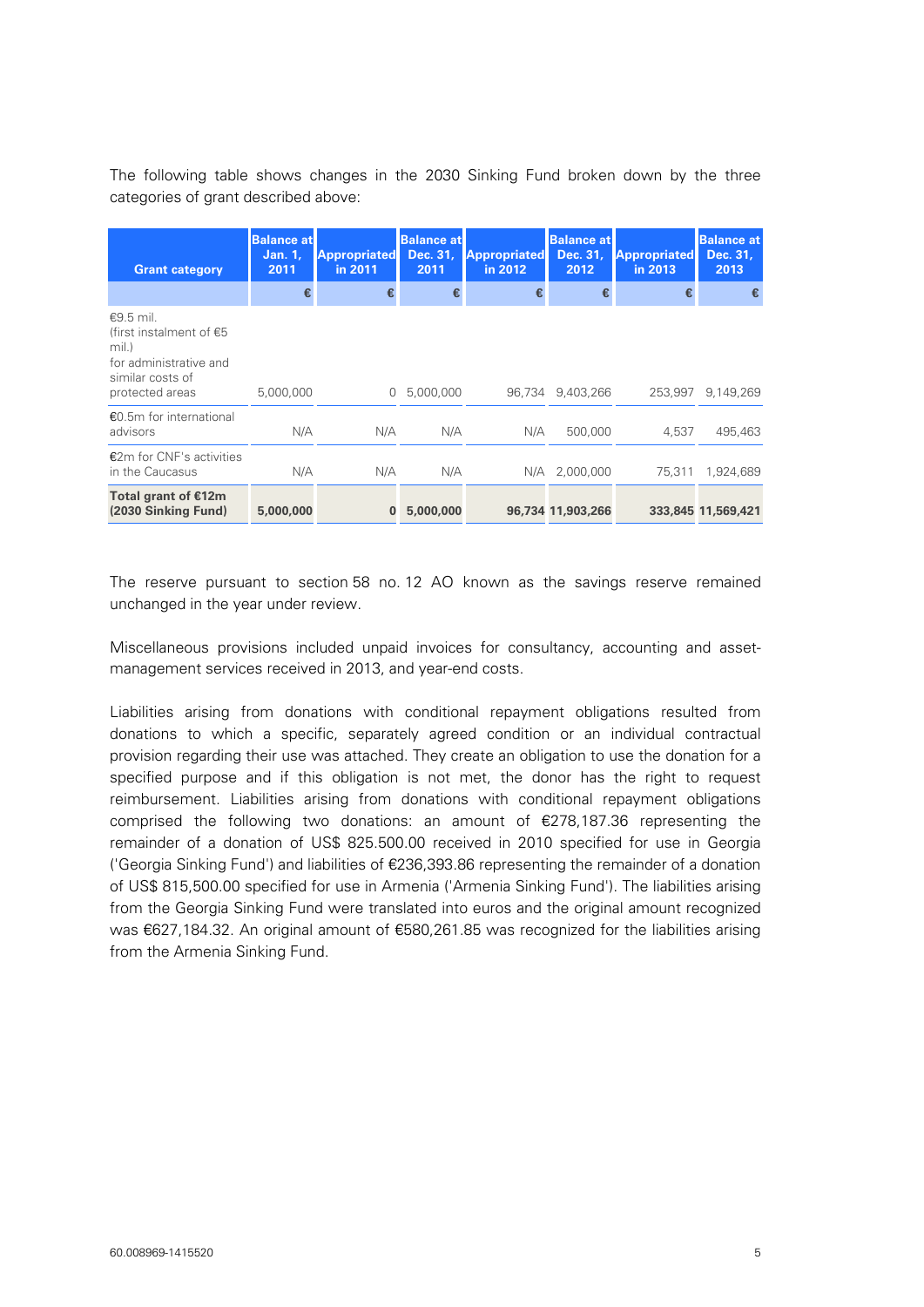Changes in liabilities arising from donations with conditional repayment obligations are shown in the table below:

| <b>Date</b>   | <b>Description</b>                | <b>Amount</b>  |
|---------------|-----------------------------------|----------------|
|               |                                   | €              |
| Dec. 21, 2010 | Amount originally received        | 627,184.32     |
|               | Grants made to protected areas    | $-25,000.00$   |
| 2011          | Interest income                   | 35,046.00      |
|               | Bank charges and similar expenses | $-956.48$      |
| Dec. 31, 2011 |                                   | 636,273.84     |
|               | Grants made to protected areas    | $-257,015.48$  |
| 2012          | Interest income                   | 19,790.88      |
|               | Bank charges and similar expenses | $-105.25$      |
|               | Capital gains                     | 9,758.10       |
| Dec. 31, 2012 |                                   | 408,702.09     |
|               | Grants made to protected areas    | $-150, 110.91$ |
|               | Interest income                   | 19,522.45      |
| 2013          | Bank charges and similar expenses | $-27.40$       |
|               | Exchange-rate movements           | 101.13         |
| Dec. 31, 2013 |                                   | 278,187.36     |

### **Changes in Georgia Sinking Fund**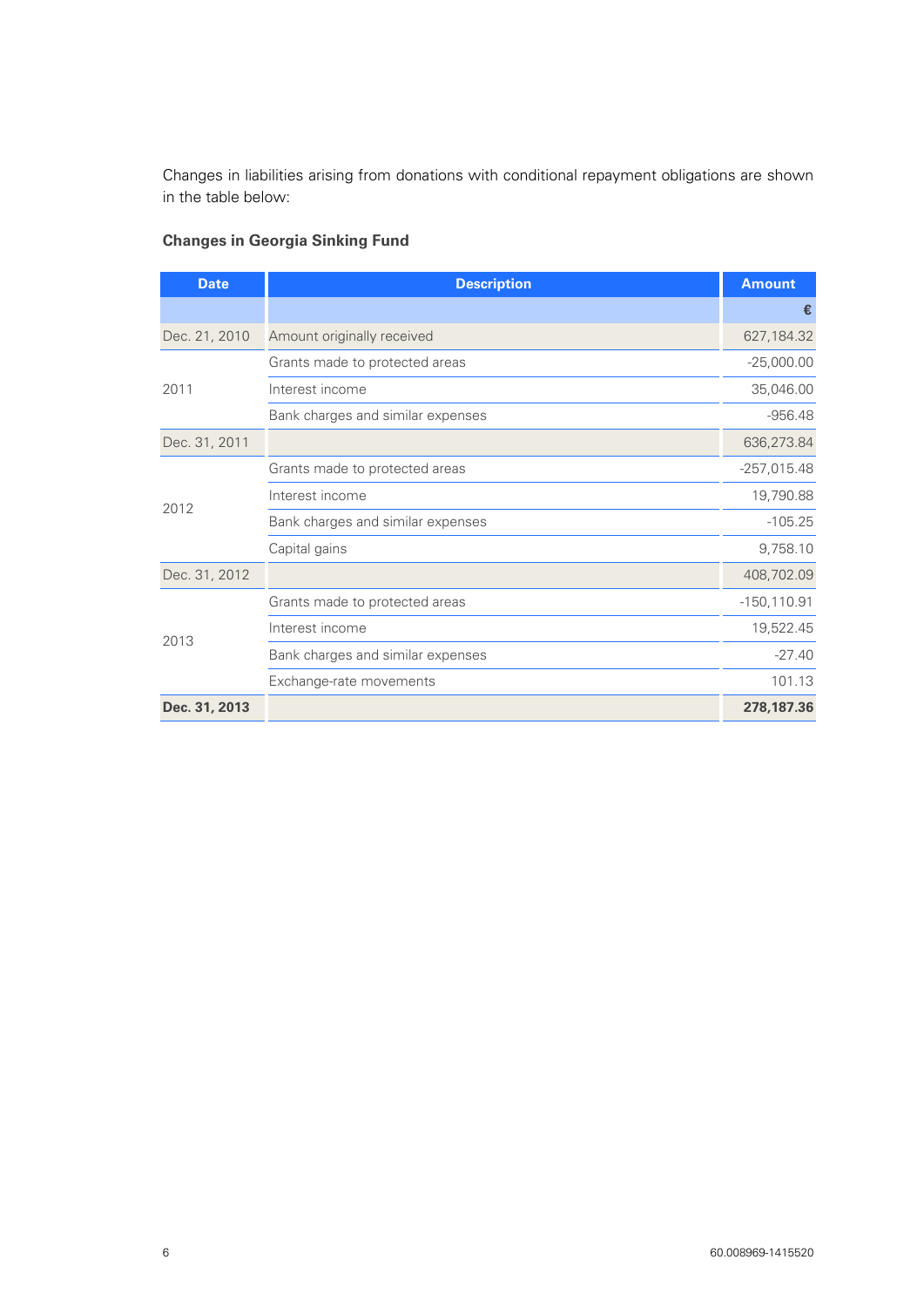### **Changes in Armenia Sinking Fund**

| <b>Date</b>   | <b>Description</b>                | <b>Amount</b> |
|---------------|-----------------------------------|---------------|
|               |                                   | €             |
| Mar. 29, 2011 | Amount originally received        | 580,261.85    |
|               | Grants made to protected areas    | $-112,977.64$ |
| 2011          | Interest income                   | 16,800.45     |
|               | Bank charges and similar expenses | $-76.94$      |
|               | Exchange-rate movements           | 14,471.58     |
| Dec. 31, 2011 |                                   | 498,479.30    |
|               | Grants made to protected areas    | $-181,971.88$ |
|               | Interest income                   | 21,826.38     |
| 2012          | Bank charges and similar expenses | $-98.82$      |
|               | Exchange-rate movements           | $-907.71$     |
|               | Capital gains                     | 13,374.29     |
| Dec. 31, 2012 |                                   | 350,701.56    |
|               | Grants made to protected areas    | $-129,465.13$ |
|               | Interest income                   | 15,707.62     |
| 2013          | Bank charges and similar expenses | $-23.07$      |
|               | Exchange-rate movements           | $-527.12$     |
| Dec. 31, 2013 |                                   | 236,393.86    |

The liabilities arising from donations with conditional repayment obligations amounting to €514,581.22 had a residual term of three years. All other liabilities had a residual term of less than one year.

Other creditors included tax liabilities and liabilities for social security contributions of €10,997.36.

### **Notes to the statement of income**

Dividend income related to investment securities.

Interest and similar income was attributable to time deposits and investment securities.

Expenses for assets resulted from charges for investment advice and custody fees.

Approximately half (€279,576.04) of the revenue from donations and grants received in 2013 related to the appropriation of donations with conditional repayment obligations. The same amount was recognized as a corresponding expense. The remainder mainly resulted from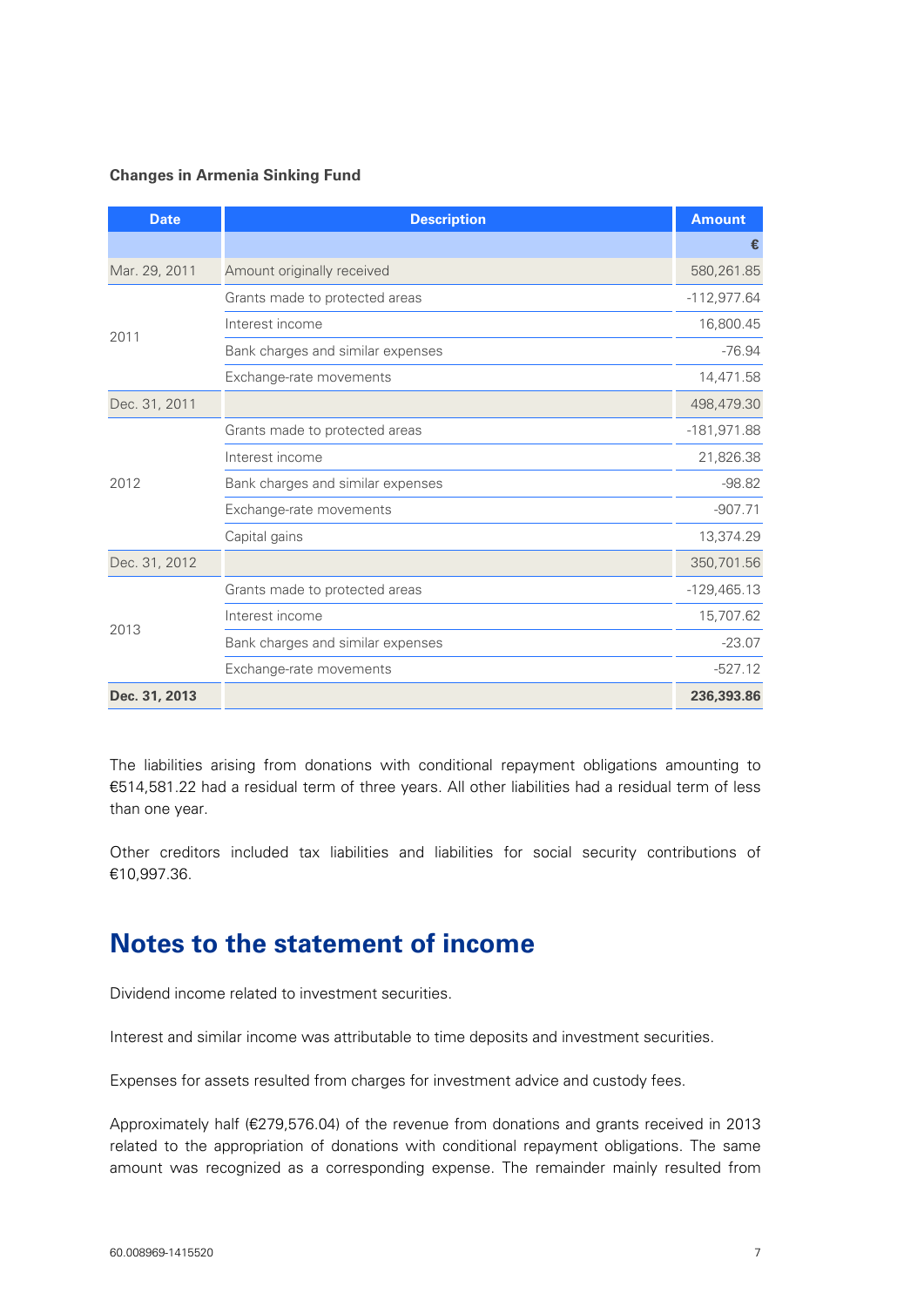grants and donations from: Ruane, Cunniff & Goldfarb LLC – Acacia Conservation Fund via The King Baudouin Foundation, USA; Bank of Georgia, Georgia; and Critical Ecosystems Partnership Fund, donated via Conservation International Foundation, USA.

Expenses for project grants included costs associated with direct promotional measures in the Caucasus.

Expenses for project development and technical services included personnel expenses, traveling expenses to the Caucasus in connection with promotional measures and the costs of offices maintained in Armenia and Georgia.

Expenses for project management included personnel expenses and the costs of offices maintained in Armenia and Georgia.

Administrative expenses included other personnel expenses connected with administration, auditing and external accounting costs, rent, insurance premiums, consultancy costs and other operating expenses.

Fundraising and communication expenses included personnel expenses, traveling expenses, consultancy costs, event costs and other expenses in connection with acquiring funds.

Other operating expenses of €29,909.13 shown under administrative and similar expenses related entirely to currency translation expenses.

#### **Personnel expenses**

|                                  | 2013 | 2012                  |
|----------------------------------|------|-----------------------|
|                                  |      |                       |
| <b>Personnel expenses</b>        |      |                       |
| Wages and salaries<br>a)         |      | 203,752.56 150,192.77 |
| b) Social security contributions |      | 31,199.16 62,775.09   |
|                                  |      | 234,951.72 212,967.86 |

Personnel expenses were higher than in 2012 because an additional employee was recruited in the office in Georgia in 2103. Social security contributions were lower, largely because they were affected by changes in the personal circumstances of one employee.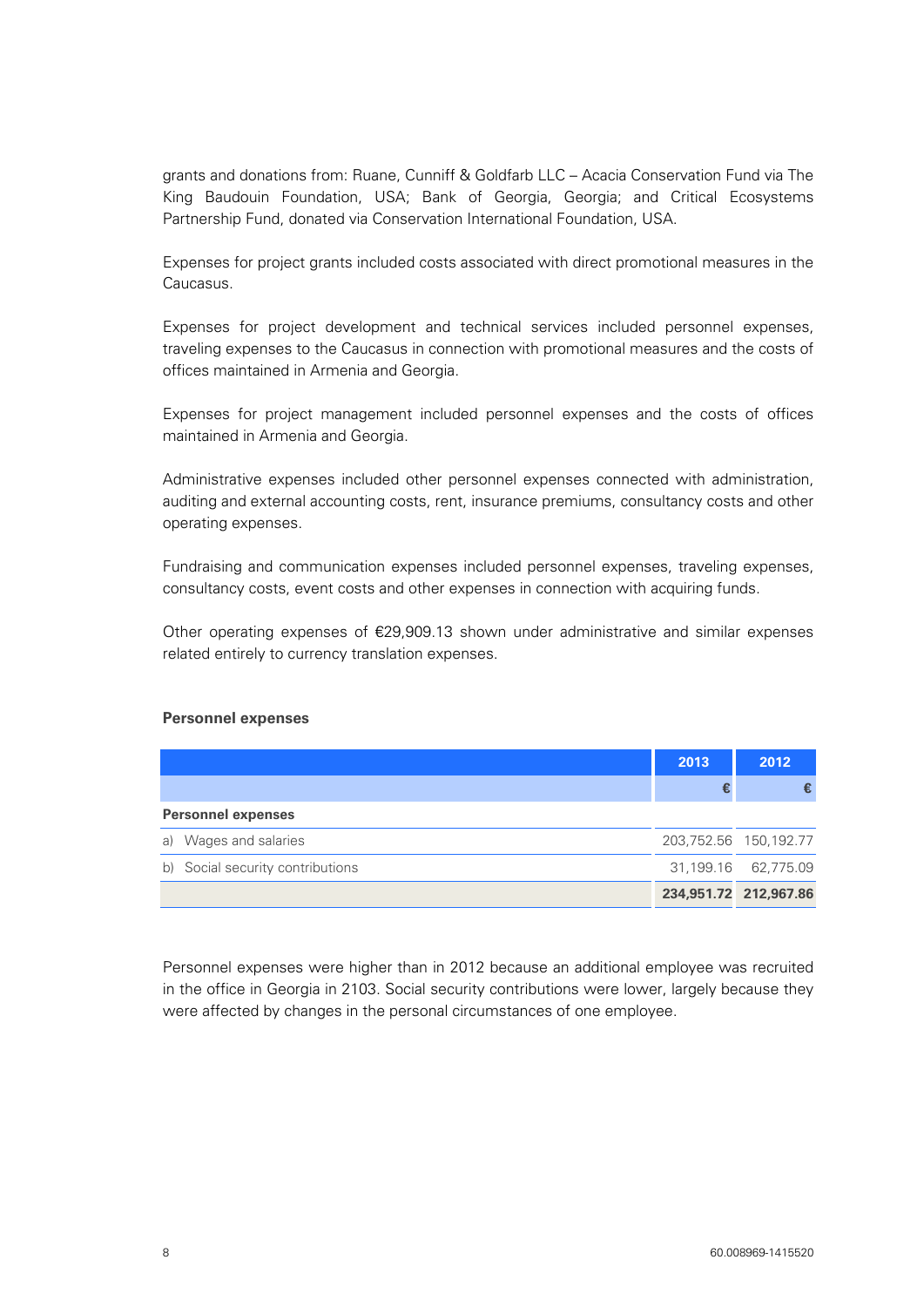# **Other disclosures**

### **Auditor's fee**

The total fee charged by the auditor for 2013 was approximately €30,000 and related exclusively to the auditing of financial statements.

### **Management Board:**

### **Chairwoman**

**Eva Witt** 

First Vice President, East Europe, Caucasus, Central Asia, KfW Development Bank, Frankfurt am Main

### **Deputy Chairman**

**Christoph Heinrich** Departmental Director, World Wide Fund for Nature Umweltstiftung Deutschland, Ruppach-Goldhausen, Germany

### **Treasurer**

- Ronnie Kent Consultant, London, UK (from May 21, 2013)
- **Jorgen B. Thomsen** Director Conservation and Sustainable Development, MacArthur Foundation, Chicago, USA (until May 21 2013)

### **Additional members**

- Scott Dresser Consultant, Chicago, USA; Former General Counsel and Secretary, Virgin Media, London, UK
- Ronnie Kent Consultant, London, UK (until May 21, 2013)

The Management Board conducts its work on an honorary basis.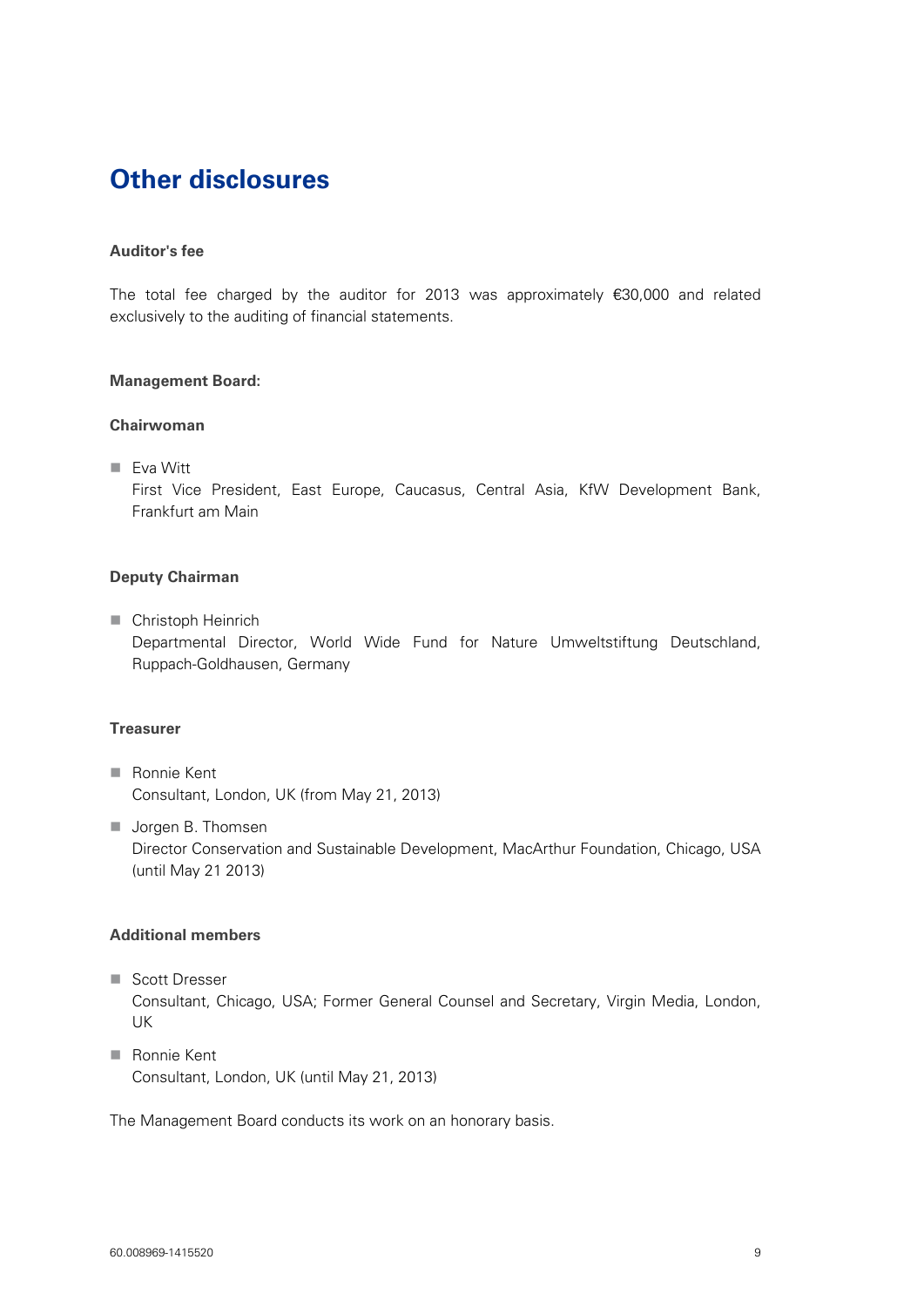### **Executive Director**

**David Morrison, Executive Director, Berlin** 

### **Number of employees**

The Foundation employed an average of six people in 2013.

Offenbach am Main, March 31, 2014

Caucasus Nature Fund

Management Board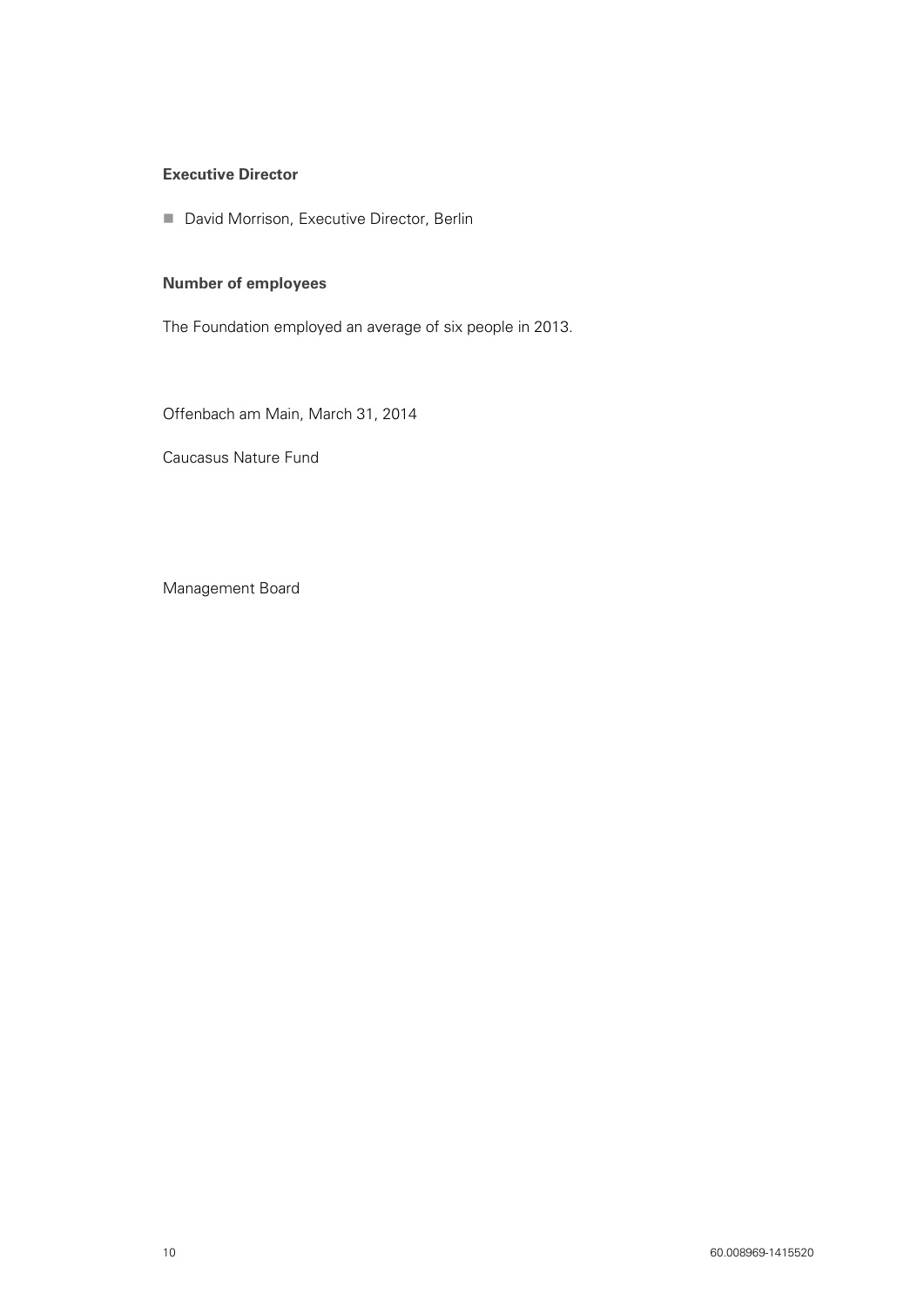This page has been kept blank for technical printing reasons.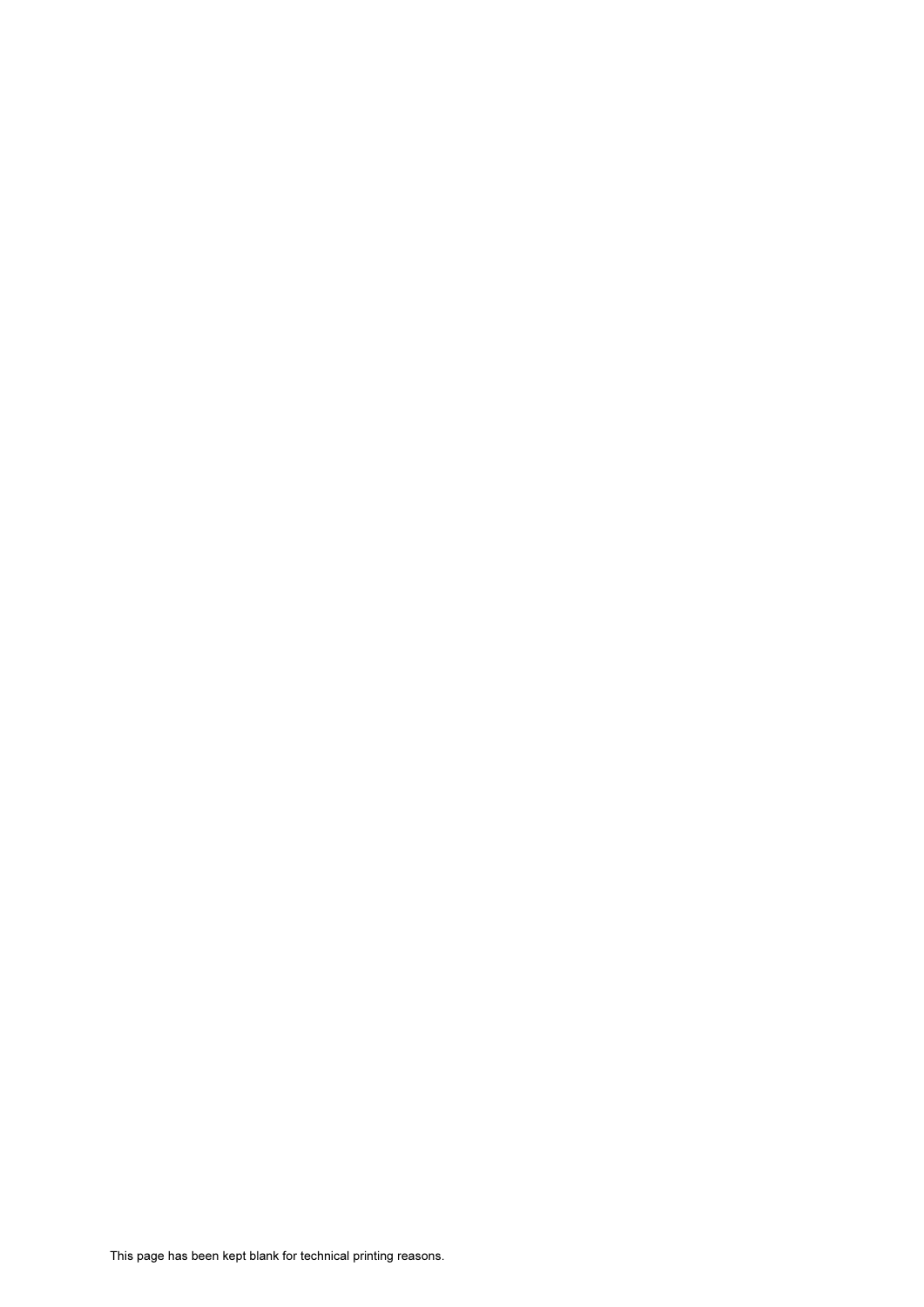# Summary of fixed asset movements in the 2013 financial vear

|                                                                                              |               | Acquisition cost |               |               |  |  |  |
|----------------------------------------------------------------------------------------------|---------------|------------------|---------------|---------------|--|--|--|
|                                                                                              | 1/1/2013      | Additions        | Deductions    | 31/12/2013    |  |  |  |
|                                                                                              | €             | €                | €             | €             |  |  |  |
| I. Property, plant and equipment<br>Office machinery and equipment<br>and other fixed assets | 15,775.29     | 5,679.96         | 0.00          | 21,455.25     |  |  |  |
| II. Financial assets<br>Investment securities                                                |               |                  |               |               |  |  |  |
|                                                                                              | 11,465,452.99 | 22,778,390.58    | 18,835,853.19 | 15,407,990.38 |  |  |  |
|                                                                                              | 11.481.228.28 | 22.784.070.54    | 18.835.853.19 | 15.429.445.63 |  |  |  |